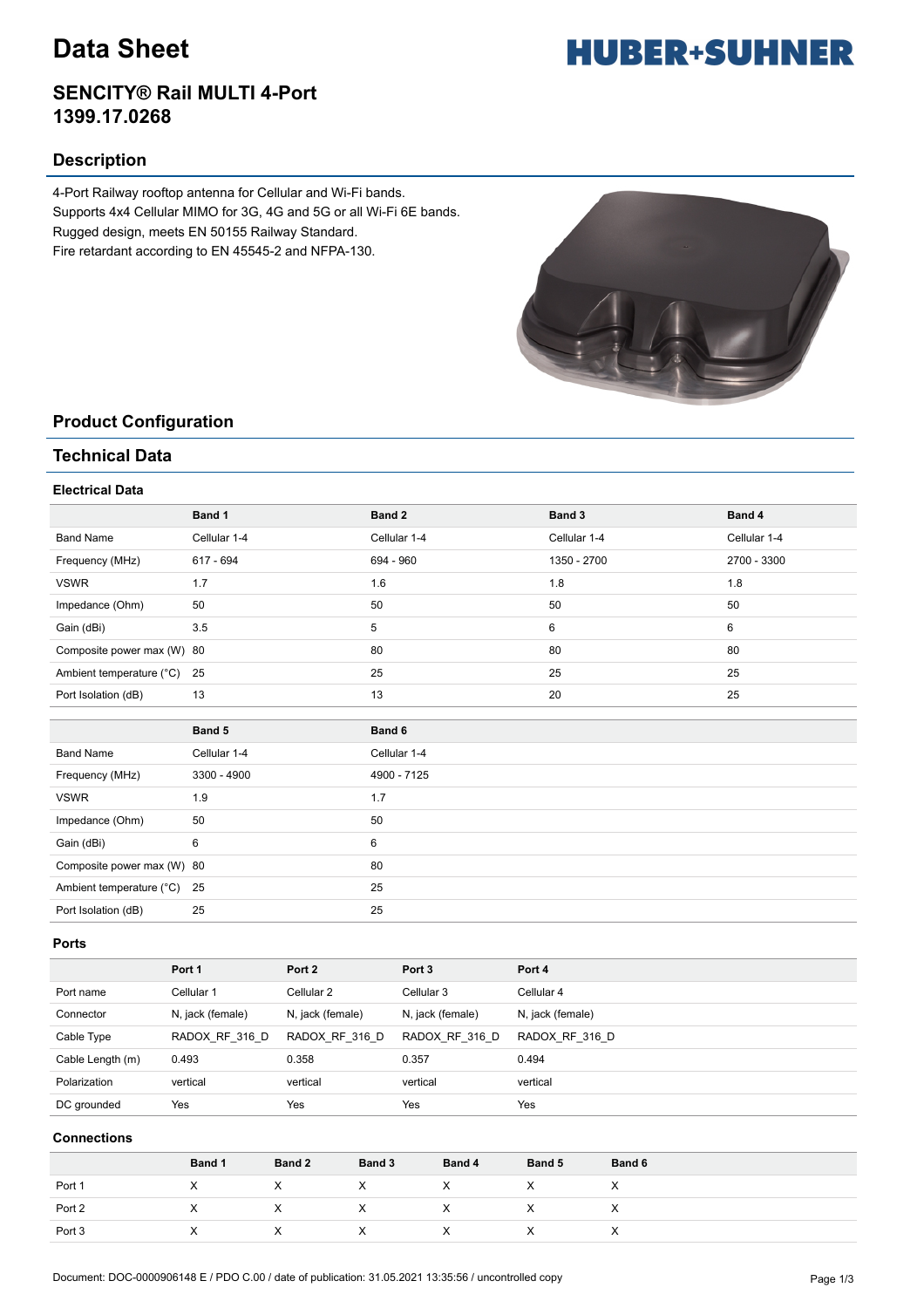## **Data Sheet**

# **HUBER+SUHNER**

## **SENCITY® Rail MULTI 4-Port 1399.17.0268**

|--|

#### **General Data**

Ground plane: VSWR and gain values are also valid for installations on non-metallic surfaces (no specific ground plane requirements).

#### **Mechanical Data**

Weight (kg) 8

Dimensions (mm) 84 x 368 x 425 (Heigth x Width x Depth)

High-voltage-protection: no voltage on RF port, if the catenary line touches antenna (EN 50124-1, 27.5 kVAC/1min). High-current-protection: Designed acc. to UIC 533, DC-grounded antenna element protection against lightning and short circuit with catenary lines (EN50388, EN 50122-1, 40kA/0.1sec)

Corrosion: Low corrosion design according to MIL-F-14072(E), 96 hours Salt Spray test.

Mounting: Shall be installed in longitudinal position to the wind/driving direction.

Suitable for installation on high speed trains with a maximum speed of 500 km/hr.

#### **Environmental Data**

| outdoor                   |
|---------------------------|
| $-55$ to 85               |
| $-55$ to 85               |
| $-55$ to 85               |
| <b>IP69</b>               |
| EN 45545-2 R24 HL3        |
| <b>UL 746C, F1</b>        |
| compliant acc. Annex III  |
| not soldered              |
| no special marking needed |
| not evaluated             |
| compliant                 |
|                           |

Flammability rating: EN45545-2:2013 + A1:2015, NFPA-130:2017 Tested according to ISO 4589-2:2017, NFX 70-100-1:2006, ISO 5659-2:2011.

#### Environmental tests: EN 50155:2018-05

§13.4.6 EN 60068-2-1:2008-01 Cold temperature test Ab, -55°C, 16h §13.4.5 EN 60068-2-2:2008-01 Dry heat test Be +85°C, 16h §13.4.7 EN 60068-2-30:2006-06 Damp heat cyclic test Db, +25/55°C, 2 cycles §13.4.10 EN 60068-2-11:2000-02 Salt mist test, 96h §13.4.11 EN 61373:2011-04 § 8, Cat. 1B Broadband Random Vibration §13.4.11 EN 61373:2011-04 § 9, Cat. 1B Increased Random Vibration §13.4.11 EN 61373:2011-04 § 10, Cat. 1B Mechanical shock §13.4.12 Ingress Protection EN 60529:2014-09 IP6X, IPX5, IPX6, IPX8, IPX9

#### **Material Data**

Radome colour RAL 7043 (dark grey) Radome material example and the PC (Polycarbonate) Back plate/base plate material and a material Aluminium

#### **Related Products**

9091.99.0269 Aluminium Mounting Plate for Sencity Rail MULTI 7-Port 9091.99.0270 Steel Mounting Plate for Sencity Rail MULTI 7-Port

#### **Related Documents**

| Mounting instruction | DOC-0000813531 |
|----------------------|----------------|
| Painting instruction | DOC-0000256180 |
| Security instruction | DOC-0000278984 |
| Outline drawing      | DOU-00483124   |
| 3D-model             | DOC-0000912924 |